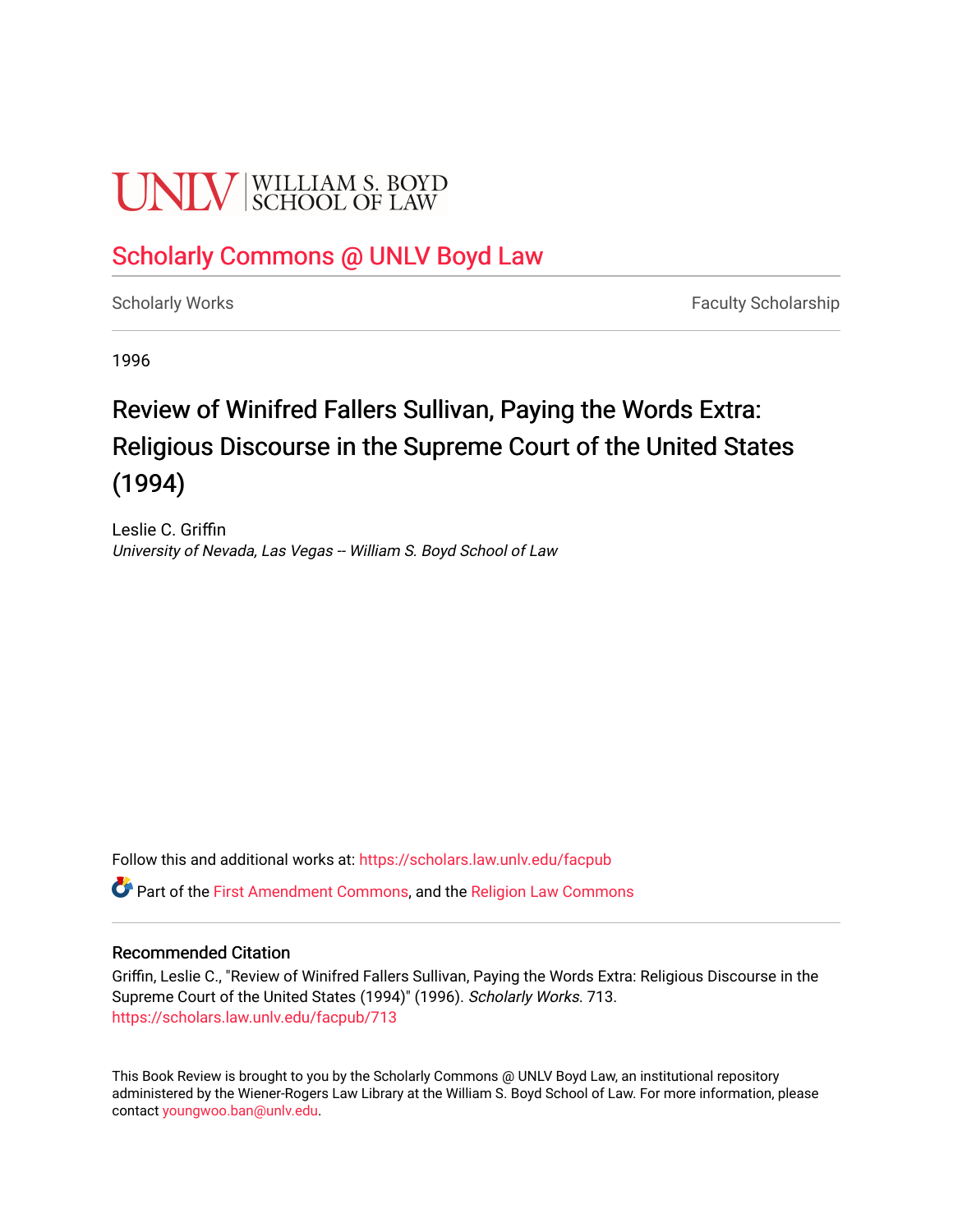**ALMOND, PHILIP C. Heaven and Hell in Enlightenment England. Cambridge: Cambridge University Press, 1994. xiii+218 pp. \$49.95 (cloth).** 

**Observing that images of life after death, even though shrouded in ignorance, "enshrine our deepest hopes and dreams, and express our greatest fears and nightmares" (p. 1), Philip C. Almond explores ideas concerning heaven and hell in English thought during the century from 1650 to 1750. In doing so, he offers the reader a fascinating account of views significantly different from our own and an explanation of the manner in which scientific, moral, legal, and theological currents of thought interacted with one another so that changing fashions in one arena compelled reconsideration in others. The resultant monograph, exploring areas rarely examined by more traditional theological and intellectual historians, simultaneously fascinates, amuses, and clarifies. In the final analysis, this study focuses the reader's attention on the manner in which modernity in all its ramifications compelled a reshaping of English notions of that which lies beyond the grave.** 

**Almond's narrative moves from an examination of the nature of the soul and neo-Platonic notions of preexistence through views of the state of humankind between death and the day of judgment to descriptions of heaven and hell, assumptions regarding a last day, and the controversy regarding the duration of divine punishment. It provides a strong sense of the intellectual vitality of this period as scientific advance and change in social and political thought rendered traditional views of heaven and hell questionable to many and unacceptable to some.** 

**Many of the ideas presented are predictable enough: the appeal to the preexistence of souls to explain otherwise inexplicable evil and suffering, the effort of Protestants to reintroduce purgatorial concepts in order to offer the damned a possible melioration of their condition while tempering divine justice with a little mercy, controversy regarding the nature of the resurrected body with a shift from physical to spiritual emphases, and a growing tendency to define the torments of hell as limited in duration rather than eternal. Yet the reader is constantly compelled to examine these themes in new ways as Almond relates them to contemporaneous changes in scientific and social thought.** 

**The subject examined is one that evokes little interest today, but this should not discourage a potential reader. The writing is lively and casts a great deal of light on the manner in which English-speaking Protestantism moved away from traditional theological concepts as well as on the reasons for that evolution. In the process of telling this story, it contributes to our understanding of the transition to modernity in English religious thought. Almond's volume can be read with profit by all students of religious studies as well as students of early modern England and English intellectual history.** 

**SAMUEL C. PEARSON, Southern Illinois University at Edwardsville.** 

**SULLIVAN, WINIFRED FALLERS. Paying the Words Extra: Religious Discourse in the Supreme Court of the United States. Cambridge, Mass.: Harvard University Press, 1994. xxiv+212 pp. \$24.95 (cloth); \$14.95 (paper).** 

**Winifred Sullivan, who describes herself as "a lawyer" and "a student of religion" (p. xxi), examines the relationship of law and religion in the United States. She focuses on the U.S. Supreme Court's decision in Lynch v. Donnelly, 465 U.S. 668**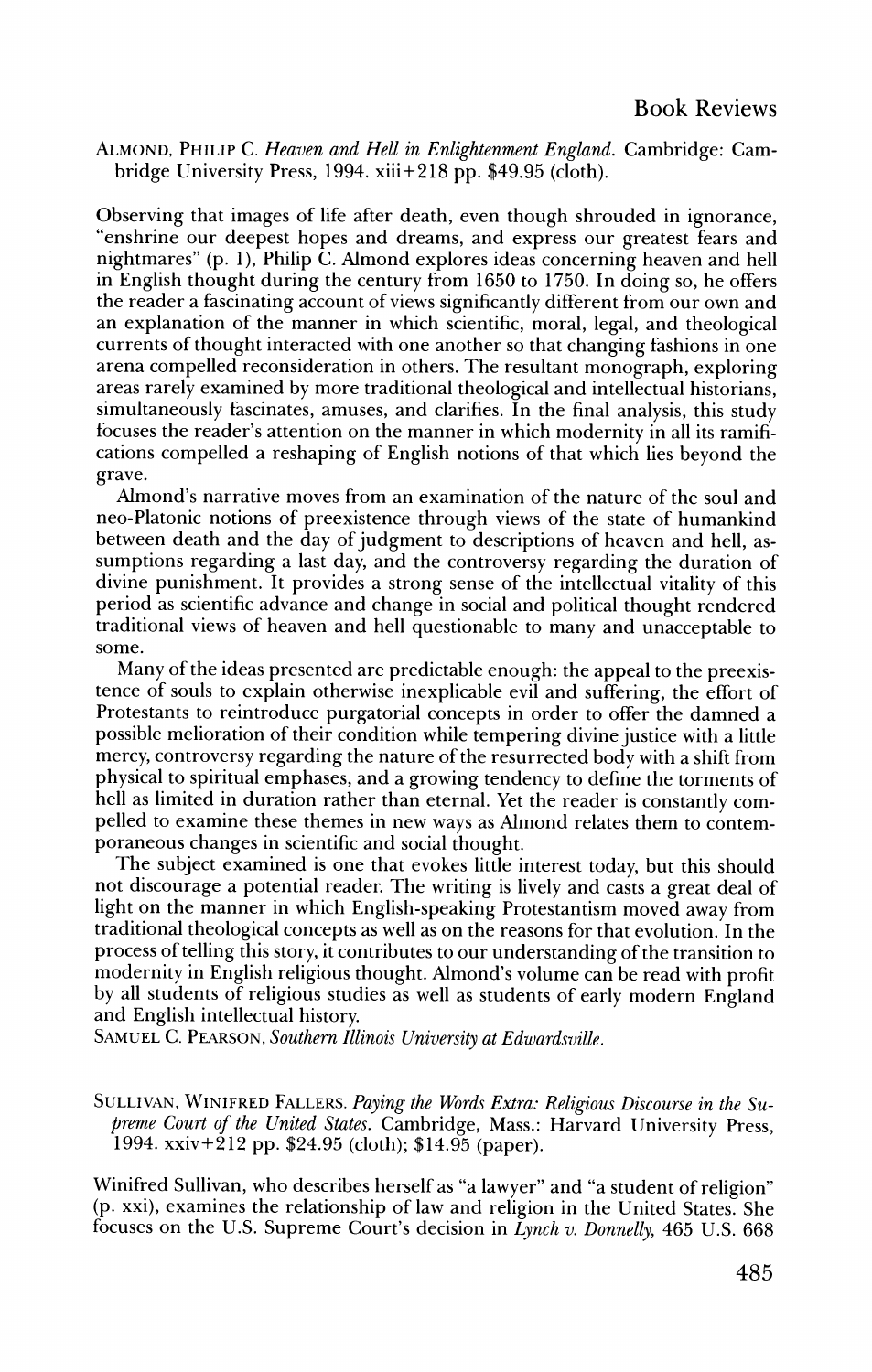#### **The Journal of Religion**

**(1984), in which the Court overturned lower court rulings that the inclusion of a creche in a Pawtucket, Rhode Island, Christmas display was unconstitutional. Sullivan criticizes the language of Lynch from the perspective of the history of religions. Lynch illustrates "the impoverished nature of the conversation" (p. xxiii) between law and religion, while history of religions offers "a language about religion which might begin to answer the Supreme Court's needs" (p. xxiii).** 

**Sullivan devotes chapter 1 to an overview of this history of religions perspective. The next four chapters examine Lynch in great detail; Sullivan analyzes the**  lower court rulings and the opinions of Justices Burger, O'Connor, and Brennan. **Sullivan's final chapter offers an alternative Supreme Court opinion and argues that First Amendment jurisprudence will be enriched by better language about religion.** 

**Sullivan's perspective will be of interest to students of the history of religions, who will agree that Supreme Court discourse about religion is deficient. However, the details of this approach remain murky; it is difficult to see how any court could employ it. In chapter 1, Sullivan provides a general description of her solution. "The distinguishing characteristic of history of religions is an almost naive insistence on seeing humans as inescapably religious" (p. 24). Religion is "culturally various" and "inescapably compromised" (p. 23); it is "an identifiable and universal human creation" (p. 25). Sullivan states that "the key value of history of religions in my mind lies in its insistence that humans cannot be understood completely without understanding them as religious as well as social, cultural, and economic beings" (p. 28).** 

**Sullivan identifies the "apparent tension between the universality and the lo**catedness of religion" (p. 29); this tension pervades the book and is never re**solved. For example, she suggests that Supreme Court opinions are too narrow if they focus only on American religion and in chapter 3 analyzes a religion case**  from the Supreme Court of Japan. However, she does not adequately address the **obvious question of how and why the Supreme Court of the United States, which has enough trouble with American religion, should so broaden its jurisdiction.** 

**Sullivan is concerned primarily with language; history of religions is "committed ... to broadening the word 'religion' to cover human religiousness in a more inclusive way" (p. 31). The Supreme Court's language of "religion" in its interpretation of the First Amendment needs to be so expanded. Most of the book is dedicated to an analysis of the language of Lynch. The examination of Lynch is thorough, as Sullivan situates the opinion within the history of Rhode Island,**  religion in the United States, and the history of crèches and Christmas.

**Students of law as well as religion will be interested in Sullivan's analysis of the opinions of the three Supreme Court justices in Lynch. Sullivan links the three opinions to a broader legal and academic context. Chief Justice Burger's opinion**  is "accommodationist—or nonpreferential—Durkheimian" (p. 77) and reflects "a **period of world-wide religious revival and the presidency of Ronald Reagan"**  (p. 77), while Justice O'Connor's is "procedural-post-religious-law as reli**gion-focus on neutrality and equality" (p. 77) and "recalls the period of the incorporation of the First Amendment into the Fourteenth" (p. 77). 'Justice Brennan's opinion emphasizes a traditional Jeffersonian reading of the period of the**  founding" (p. 77); he is "Catholic and separationist-expressed in Jefferson's wall **metaphor" (p. 78). Sullivan rejects all three approaches as inadequate: Burger's approach secularizes ("flattens," "demystifies," p. 88) religion; O'Connor "establishes law as religion" (p. 181); Brennan establishes a "particular construction of what religion is" (p. 181).**